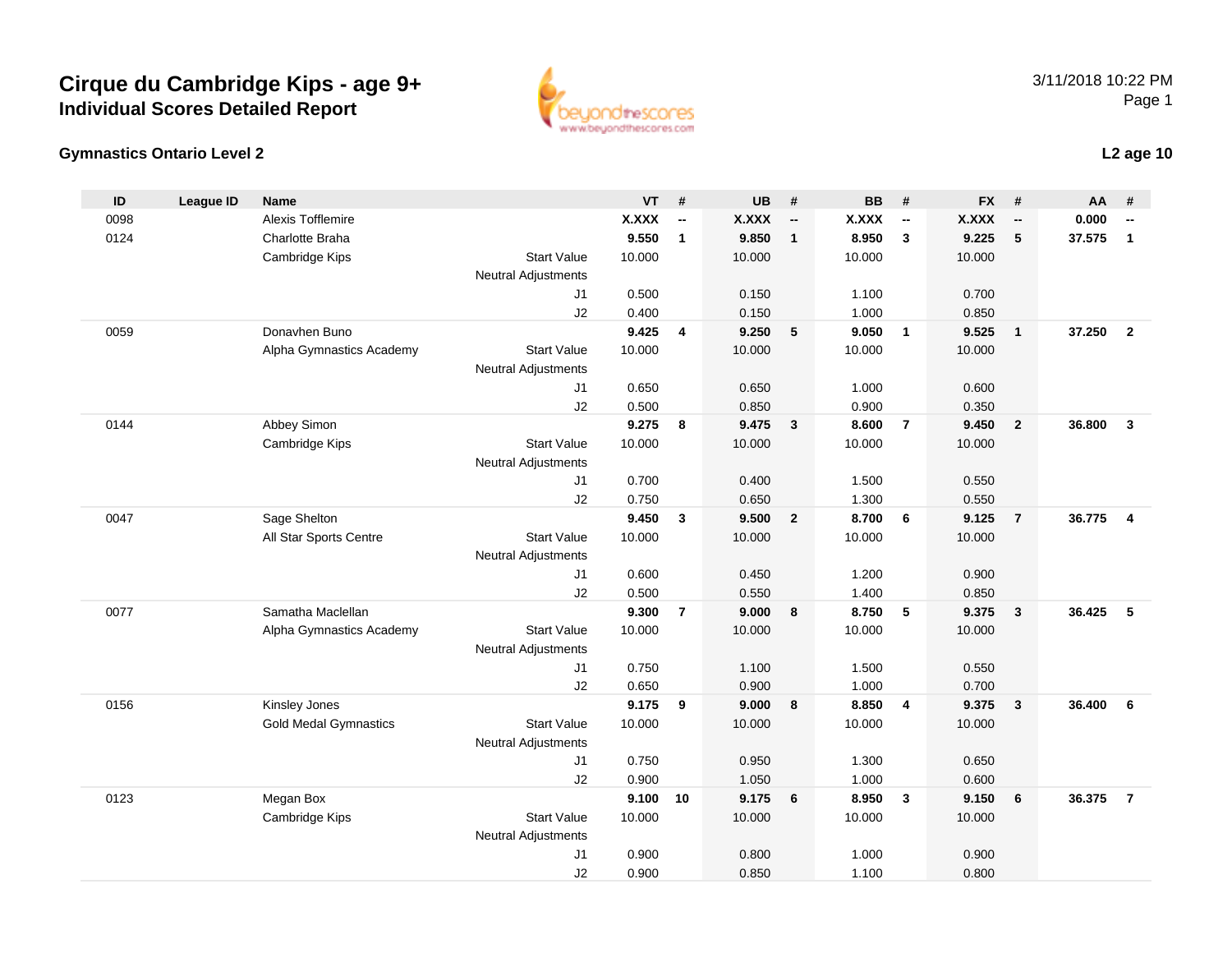

| $\sqrt{5}$<br>0030<br>Emma Jack<br>9.400<br>9.325<br>$\overline{4}$             | 8.450<br>9                       | 9.100<br>8                       | 36.275<br>- 8 |
|---------------------------------------------------------------------------------|----------------------------------|----------------------------------|---------------|
| 10.000<br>All Star Sports Centre<br><b>Start Value</b><br>10.000                | 10.000                           | 10.000                           |               |
| <b>Neutral Adjustments</b>                                                      |                                  |                                  |               |
| 0.600<br>0.750<br>J1                                                            | 1.600                            | 0.800                            |               |
| J2<br>0.600<br>0.600                                                            | 1.500                            | 1.000                            |               |
| Alessia DiPonio<br>9.325<br>8.975<br>0060<br>6<br>$\overline{\mathbf{9}}$       | 8.550<br>8                       | 9.325<br>$\overline{\mathbf{4}}$ | 36.175<br>- 9 |
| Alpha Gymnastics Academy<br><b>Start Value</b><br>10.000<br>10.000              | 10.000                           | 10.000                           |               |
| Neutral Adjustments                                                             |                                  |                                  |               |
| 0.650<br>1.100<br>J1                                                            | 1.400                            | 0.750                            |               |
| 0.700<br>J2<br>0.950                                                            | 1.500                            | 0.600                            |               |
| Alexandria White<br>9.025 11<br>8.825<br>0218<br>10                             | 8.975<br>$\overline{2}$          | 9.075<br>9                       | 35.900<br>10  |
| 10.000<br>10.000<br><b>Grand River Gymmies</b><br><b>Start Value</b>            | 10.000                           | 10.000                           |               |
| Neutral Adjustments                                                             |                                  |                                  |               |
| 1.000<br>1.150<br>J1                                                            | 1.200                            | 1.000                            |               |
| J2<br>0.950<br>1.200                                                            | 0.850                            | 0.850                            |               |
| 0336<br>VALENTINA DaCOSTA<br>9.500<br>$\overline{2}$<br>9.025<br>$\overline{7}$ | 8.750<br>5                       | 8.600<br>13                      | 35.875<br>11  |
| <b>Start Value</b><br>10.000<br>10.000<br>London Beje Gymnastics                | 10.000                           | 10.000                           |               |
| <b>Neutral Adjustments</b>                                                      |                                  |                                  |               |
| 0.550<br>0.900<br>J1                                                            | 1.100                            | 1.550                            |               |
| 0.450<br>J2<br>1.050                                                            | 1.400                            | 1.250                            |               |
| 8.975<br>9.250<br>0155<br>13<br>5<br>Hailey Jansen                              | 8.850<br>$\overline{4}$          | 8.725<br>12                      | 35.800<br>12  |
| <b>Gold Medal Gymnastics</b><br>10.000<br>10.000<br><b>Start Value</b>          | 10.000                           | 10.000                           |               |
| <b>Neutral Adjustments</b>                                                      |                                  |                                  |               |
| 0.950<br>0.700<br>J1                                                            | 1.200                            | 1.200                            |               |
| J2<br>1.100<br>0.800                                                            | 1.100                            | 1.350                            |               |
| Jenia Kukovska<br>0034<br>9.000<br>9.025<br>$\overline{7}$<br>12                | 9.050<br>$\overline{\mathbf{1}}$ | 8.425<br>14                      | 35.500<br>13  |
| All Star Sports Centre<br><b>Start Value</b><br>10.000<br>10.000                | 10.000                           | 10.000                           |               |
| Neutral Adjustments                                                             |                                  |                                  |               |
| 0.900<br>J1<br>1.100                                                            | 0.900                            | 1.600                            |               |
| 0.900<br>1.050<br>J2                                                            | 1.000                            | 1.550                            |               |
| 9.000<br>8.525<br>0169<br>Sadie Cassidy<br>12<br>11                             | 8.350<br>11                      | 8.725<br>12                      | 34.600<br>14  |
| <b>Grand River Gymmies</b><br><b>Start Value</b><br>10.000<br>10.000            | 10.000                           | 10.000                           |               |
| <b>Neutral Adjustments</b>                                                      |                                  |                                  |               |
| 0.900<br>1.550<br>J1                                                            | 1.700                            | 1.250                            |               |
| 1.100<br>1.400<br>J2                                                            | 1.600                            | 1.300                            |               |
| Ava Maloy<br>8.750 14<br>8.350 12<br>0198                                       | 8.450<br>- 9                     | 9.025<br>10                      | 34.575<br>15  |
| <b>Start Value</b><br><b>Grand River Gymmies</b><br>10.000<br>10.000            | 10.000                           | 10.000                           |               |
| <b>Neutral Adjustments</b>                                                      |                                  |                                  |               |
| 1.200<br>1.600<br>J1                                                            | 1.500                            | 1.050                            |               |
| J2<br>1.300<br>1.700                                                            | 1.600                            | 0.900                            |               |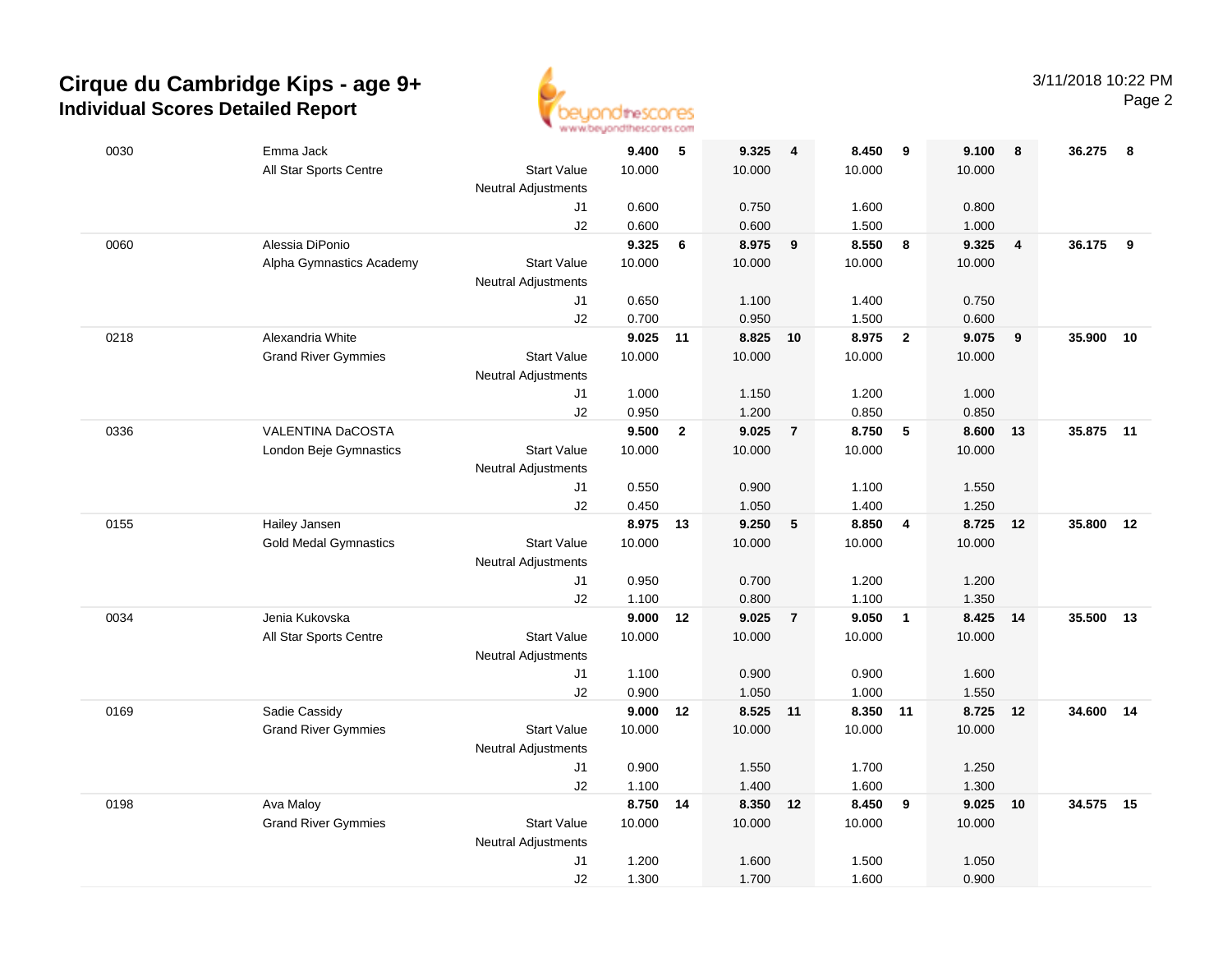

## 3/11/2018 10:22 PM

Page 3

|                  | Alexis Goertzen              |                                                                                                                                                                                                                             | 8.000                                                                                                                                                                                                                              | 15                                                                                                                                               |                                    | 13                                                                                                                                      | 8.400                                           | 10                                                                                                                                               |                             | 11                                                                                                                                      |                     |                                                     |
|------------------|------------------------------|-----------------------------------------------------------------------------------------------------------------------------------------------------------------------------------------------------------------------------|------------------------------------------------------------------------------------------------------------------------------------------------------------------------------------------------------------------------------------|--------------------------------------------------------------------------------------------------------------------------------------------------|------------------------------------|-----------------------------------------------------------------------------------------------------------------------------------------|-------------------------------------------------|--------------------------------------------------------------------------------------------------------------------------------------------------|-----------------------------|-----------------------------------------------------------------------------------------------------------------------------------------|---------------------|-----------------------------------------------------|
|                  | <b>Grand River Gymmies</b>   | <b>Start Value</b>                                                                                                                                                                                                          | 10.000                                                                                                                                                                                                                             |                                                                                                                                                  | 10.000                             |                                                                                                                                         | 10.000                                          |                                                                                                                                                  | 10.000                      |                                                                                                                                         |                     |                                                     |
|                  |                              | <b>Neutral Adjustments</b>                                                                                                                                                                                                  |                                                                                                                                                                                                                                    |                                                                                                                                                  |                                    |                                                                                                                                         |                                                 |                                                                                                                                                  |                             |                                                                                                                                         |                     |                                                     |
|                  |                              | J1                                                                                                                                                                                                                          |                                                                                                                                                                                                                                    |                                                                                                                                                  |                                    |                                                                                                                                         |                                                 |                                                                                                                                                  | 1.100                       |                                                                                                                                         |                     |                                                     |
|                  |                              |                                                                                                                                                                                                                             |                                                                                                                                                                                                                                    |                                                                                                                                                  | 1.850                              |                                                                                                                                         |                                                 |                                                                                                                                                  |                             |                                                                                                                                         |                     |                                                     |
|                  |                              |                                                                                                                                                                                                                             |                                                                                                                                                                                                                                    |                                                                                                                                                  |                                    |                                                                                                                                         |                                                 |                                                                                                                                                  |                             |                                                                                                                                         |                     |                                                     |
|                  |                              |                                                                                                                                                                                                                             |                                                                                                                                                                                                                                    |                                                                                                                                                  |                                    |                                                                                                                                         |                                                 |                                                                                                                                                  |                             |                                                                                                                                         |                     | L <sub>2</sub> age 11                               |
| <b>League ID</b> | Name                         |                                                                                                                                                                                                                             | VT                                                                                                                                                                                                                                 |                                                                                                                                                  | <b>UB</b>                          | #                                                                                                                                       | <b>BB</b>                                       |                                                                                                                                                  | <b>FX</b>                   | #                                                                                                                                       | AA                  | #                                                   |
|                  | Tyla Chappell                |                                                                                                                                                                                                                             | <b>X.XXX</b>                                                                                                                                                                                                                       | $\overline{\phantom{a}}$                                                                                                                         | <b>X.XXX</b>                       | $\overline{\phantom{a}}$                                                                                                                | <b>X.XXX</b>                                    | $\overline{\phantom{a}}$                                                                                                                         | X.XXX                       | $\overline{\phantom{a}}$                                                                                                                | 0.000               | $\overline{\phantom{a}}$                            |
|                  | Elizabeth Maslyuk            |                                                                                                                                                                                                                             | <b>X.XXX</b>                                                                                                                                                                                                                       | $\overline{\phantom{a}}$                                                                                                                         | <b>X.XXX</b>                       | $\overline{\phantom{a}}$                                                                                                                | <b>X.XXX</b>                                    | $\overline{\phantom{a}}$                                                                                                                         | <b>X.XXX</b>                | $\overline{\phantom{a}}$                                                                                                                | 0.000               | $\overline{\phantom{a}}$                            |
|                  | Jada Gillespie               |                                                                                                                                                                                                                             | 9.350                                                                                                                                                                                                                              | $\overline{2}$                                                                                                                                   | 9.500                              | $\overline{2}$                                                                                                                          | 9.475                                           | $\overline{2}$                                                                                                                                   | 9.375                       | $\overline{4}$                                                                                                                          | 37.700              | $\overline{1}$                                      |
|                  | <b>Gold Medal Gymnastics</b> | <b>Start Value</b>                                                                                                                                                                                                          | 10.000                                                                                                                                                                                                                             |                                                                                                                                                  | 10.000                             |                                                                                                                                         | 10.000                                          |                                                                                                                                                  | 10.000                      |                                                                                                                                         |                     |                                                     |
|                  |                              | <b>Neutral Adjustments</b>                                                                                                                                                                                                  |                                                                                                                                                                                                                                    |                                                                                                                                                  |                                    |                                                                                                                                         |                                                 |                                                                                                                                                  |                             |                                                                                                                                         |                     |                                                     |
|                  |                              | J1                                                                                                                                                                                                                          | 0.650                                                                                                                                                                                                                              |                                                                                                                                                  | 0.450                              |                                                                                                                                         | 0.550                                           |                                                                                                                                                  | 0.550                       |                                                                                                                                         |                     |                                                     |
|                  |                              | J2                                                                                                                                                                                                                          | 0.650                                                                                                                                                                                                                              |                                                                                                                                                  | 0.550                              |                                                                                                                                         | 0.500                                           |                                                                                                                                                  | 0.700                       |                                                                                                                                         |                     |                                                     |
|                  |                              |                                                                                                                                                                                                                             |                                                                                                                                                                                                                                    |                                                                                                                                                  | 9.050                              | $\overline{7}$                                                                                                                          |                                                 | $\overline{2}$                                                                                                                                   | 9.550                       | $\mathbf{3}$                                                                                                                            |                     |                                                     |
|                  |                              |                                                                                                                                                                                                                             |                                                                                                                                                                                                                                    |                                                                                                                                                  |                                    |                                                                                                                                         |                                                 |                                                                                                                                                  |                             |                                                                                                                                         |                     |                                                     |
|                  |                              |                                                                                                                                                                                                                             |                                                                                                                                                                                                                                    |                                                                                                                                                  |                                    |                                                                                                                                         |                                                 |                                                                                                                                                  |                             |                                                                                                                                         |                     |                                                     |
|                  |                              | J1                                                                                                                                                                                                                          |                                                                                                                                                                                                                                    |                                                                                                                                                  |                                    |                                                                                                                                         |                                                 |                                                                                                                                                  |                             |                                                                                                                                         |                     |                                                     |
|                  |                              |                                                                                                                                                                                                                             |                                                                                                                                                                                                                                    |                                                                                                                                                  |                                    |                                                                                                                                         |                                                 |                                                                                                                                                  |                             |                                                                                                                                         |                     |                                                     |
|                  |                              |                                                                                                                                                                                                                             |                                                                                                                                                                                                                                    |                                                                                                                                                  |                                    |                                                                                                                                         |                                                 |                                                                                                                                                  |                             |                                                                                                                                         |                     | $\overline{\mathbf{3}}$                             |
|                  |                              |                                                                                                                                                                                                                             |                                                                                                                                                                                                                                    |                                                                                                                                                  |                                    |                                                                                                                                         |                                                 |                                                                                                                                                  |                             |                                                                                                                                         |                     |                                                     |
|                  |                              |                                                                                                                                                                                                                             |                                                                                                                                                                                                                                    |                                                                                                                                                  |                                    |                                                                                                                                         |                                                 |                                                                                                                                                  |                             |                                                                                                                                         |                     |                                                     |
|                  |                              |                                                                                                                                                                                                                             |                                                                                                                                                                                                                                    |                                                                                                                                                  |                                    |                                                                                                                                         |                                                 |                                                                                                                                                  |                             |                                                                                                                                         |                     |                                                     |
|                  |                              |                                                                                                                                                                                                                             |                                                                                                                                                                                                                                    |                                                                                                                                                  |                                    |                                                                                                                                         |                                                 |                                                                                                                                                  |                             |                                                                                                                                         |                     | $\overline{4}$                                      |
|                  |                              |                                                                                                                                                                                                                             |                                                                                                                                                                                                                                    |                                                                                                                                                  |                                    |                                                                                                                                         |                                                 |                                                                                                                                                  |                             |                                                                                                                                         |                     |                                                     |
|                  |                              |                                                                                                                                                                                                                             |                                                                                                                                                                                                                                    |                                                                                                                                                  |                                    |                                                                                                                                         |                                                 |                                                                                                                                                  |                             |                                                                                                                                         |                     |                                                     |
|                  |                              |                                                                                                                                                                                                                             |                                                                                                                                                                                                                                    |                                                                                                                                                  |                                    |                                                                                                                                         |                                                 |                                                                                                                                                  |                             |                                                                                                                                         |                     |                                                     |
|                  |                              |                                                                                                                                                                                                                             |                                                                                                                                                                                                                                    |                                                                                                                                                  |                                    |                                                                                                                                         |                                                 |                                                                                                                                                  |                             |                                                                                                                                         |                     |                                                     |
|                  |                              |                                                                                                                                                                                                                             |                                                                                                                                                                                                                                    |                                                                                                                                                  |                                    |                                                                                                                                         |                                                 |                                                                                                                                                  |                             | $\mathbf{1}$                                                                                                                            |                     | $\sqrt{5}$                                          |
|                  |                              |                                                                                                                                                                                                                             |                                                                                                                                                                                                                                    |                                                                                                                                                  |                                    |                                                                                                                                         |                                                 |                                                                                                                                                  |                             |                                                                                                                                         |                     |                                                     |
|                  |                              |                                                                                                                                                                                                                             |                                                                                                                                                                                                                                    |                                                                                                                                                  |                                    |                                                                                                                                         |                                                 |                                                                                                                                                  |                             |                                                                                                                                         |                     |                                                     |
|                  |                              | J1                                                                                                                                                                                                                          | 0.800                                                                                                                                                                                                                              |                                                                                                                                                  | 0.800                              |                                                                                                                                         | 1.400                                           |                                                                                                                                                  | 0.400                       |                                                                                                                                         |                     |                                                     |
|                  |                              | J2                                                                                                                                                                                                                          | 0.800                                                                                                                                                                                                                              |                                                                                                                                                  | 0.700                              |                                                                                                                                         | 1.200                                           |                                                                                                                                                  | 0.300                       |                                                                                                                                         |                     |                                                     |
|                  | Sarah Tivendell              |                                                                                                                                                                                                                             | 9.125                                                                                                                                                                                                                              | $\overline{7}$                                                                                                                                   | 9.025                              | 8                                                                                                                                       | 9.100                                           | 4                                                                                                                                                | 9.350                       | 5                                                                                                                                       | 36.600              | - 6                                                 |
|                  | <b>Grand River Gymmies</b>   | <b>Start Value</b>                                                                                                                                                                                                          | 10.000                                                                                                                                                                                                                             |                                                                                                                                                  | 10.000                             |                                                                                                                                         | 10.000                                          |                                                                                                                                                  | 10.000                      |                                                                                                                                         |                     |                                                     |
|                  |                              | <b>Gymnastics Ontario Level 2</b><br>Alyssa Rocha<br><b>Grand River Gymmies</b><br>Aliyah Manning<br><b>Gold Medal Gymnastics</b><br>Kendall Kosluk<br>Alpha Gymnastics Academy<br>Kenzie Lange<br>Alpha Gymnastics Academy | J2<br><b>Start Value</b><br>Neutral Adjustments<br>J2<br><b>Start Value</b><br><b>Neutral Adjustments</b><br>J1<br>J2<br><b>Start Value</b><br><b>Neutral Adjustments</b><br>J1<br>J2<br>Start Value<br><b>Neutral Adjustments</b> | 2.000<br>2.000<br>9.400<br>10.000<br>0.650<br>0.550<br>9.175<br>10.000<br>0.800<br>0.850<br>9.075<br>10.000<br>0.850<br>1.000<br>9.200<br>10.000 | #<br>$\overline{1}$<br>6<br>8<br>5 | 8.225<br>1.700<br>10.000<br>1.050<br>0.850<br>9.225<br>10.000<br>0.750<br>0.800<br>9.275<br>10.000<br>0.750<br>0.700<br>9.250<br>10.000 | 6<br>$\overline{\mathbf{4}}$<br>$5\phantom{.0}$ | 1.800<br>1.400<br>9.475<br>10.000<br>0.600<br>0.450<br>9.500<br>10.000<br>0.500<br>0.500<br>8.950<br>10.000<br>1.100<br>1.000<br>8.700<br>10.000 | #<br>$\mathbf{1}$<br>5<br>6 | 8.850<br>1.200<br>10.000<br>0.400<br>0.500<br>9.150<br>10.000<br>0.800<br>0.900<br>9.625<br>10.000<br>0.350<br>0.400<br>9.650<br>10.000 | 6<br>$\overline{2}$ | 33.475 16<br>37.475 2<br>37.050<br>36.925<br>36.800 |

Neutral Adjustments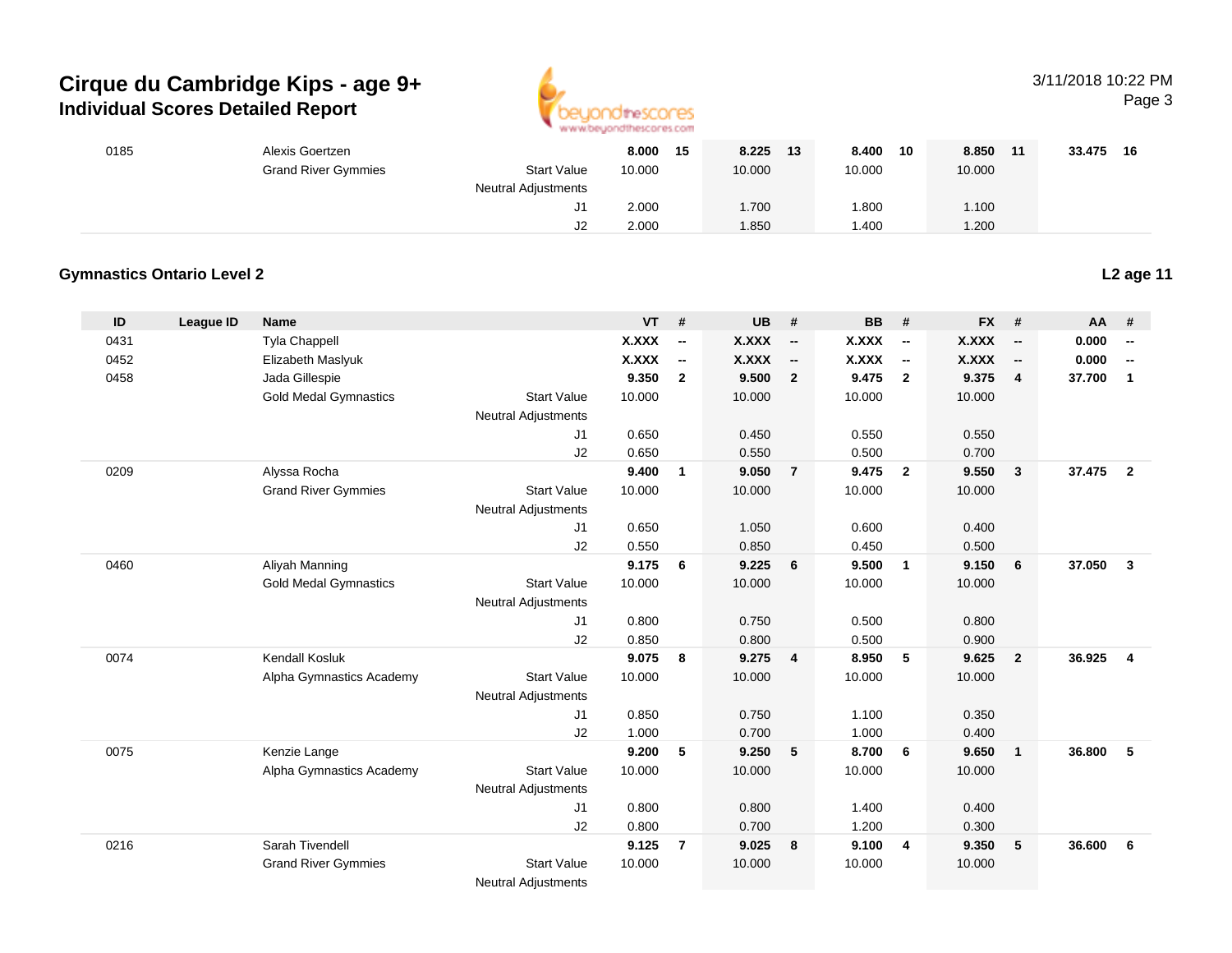

|      |                              | J1                         | 0.800  |                         | 1.000  |                | 0.900  |                | 0.600  |                |           |                |
|------|------------------------------|----------------------------|--------|-------------------------|--------|----------------|--------|----------------|--------|----------------|-----------|----------------|
|      |                              |                            |        |                         |        |                |        |                |        |                |           |                |
|      |                              | J2                         | 0.950  |                         | 0.950  |                | 0.900  |                | 0.700  |                |           |                |
| 0467 | <b>MAIES TANTOUSH</b>        |                            | 9.225  | $\overline{\mathbf{4}}$ | 9.550  | $\mathbf{1}$   | 8.650  | $\overline{7}$ | 9.150  | 6              | 36.575    | $\overline{7}$ |
|      | London Beje Gymnastics       | <b>Start Value</b>         | 10.000 |                         | 10.000 |                | 10.000 |                | 10.000 |                |           |                |
|      |                              | <b>Neutral Adjustments</b> |        |                         |        |                |        |                |        |                |           |                |
|      |                              | J <sub>1</sub>             | 0.750  |                         | 0.450  |                | 1.400  |                | 0.800  |                |           |                |
|      |                              | J2                         | 0.800  |                         | 0.450  |                | 1.300  |                | 0.900  |                |           |                |
| 0459 | Sophie LeRiche               |                            | 9.275  | $\mathbf{3}$            | 9.050  | $\overline{7}$ | 9.150  | $\mathbf{3}$   | 8.875  | 8              | 36.350    | - 8            |
|      | <b>Gold Medal Gymnastics</b> | <b>Start Value</b>         | 10.000 |                         | 10.000 |                | 10.000 |                | 10.000 |                |           |                |
|      |                              | <b>Neutral Adjustments</b> |        |                         |        |                |        |                |        |                |           |                |
|      |                              | J1                         | 0.750  |                         | 0.900  |                | 0.700  |                | 1.150  |                |           |                |
|      |                              | J2                         | 0.700  |                         | 1.000  |                | 1.000  |                | 1.100  |                |           |                |
| 0045 | Isabella Pinsonneault        |                            | 8.925  | 9                       | 9.475  | $\mathbf{3}$   | 8.950  | 5              | 8.975  | $\overline{7}$ | 36.325    | -9             |
|      | All Star Sports Centre       | <b>Start Value</b>         | 10.000 |                         | 10.000 |                | 10.000 |                | 10.000 |                |           |                |
|      |                              | <b>Neutral Adjustments</b> |        |                         |        |                |        |                |        |                |           |                |
|      |                              | J1                         | 1.100  |                         | 0.450  |                | 1.200  |                | 1.000  |                |           |                |
|      |                              | J2                         | 1.050  |                         | 0.600  |                | 0.900  |                | 1.050  |                |           |                |
| 0208 | Carly Robitaille             |                            | 9.200  | 5                       | 8.500  | 10             | 8.500  | 8              | 8.975  | $\overline{7}$ | 35.175    | 10             |
|      | <b>Grand River Gymmies</b>   | <b>Start Value</b>         | 10.000 |                         | 10.000 |                | 10.000 |                | 10.000 |                |           |                |
|      |                              | <b>Neutral Adjustments</b> |        |                         |        |                |        |                |        |                |           |                |
|      |                              | J <sub>1</sub>             | 0.700  |                         | 1.600  |                | 1.650  |                | 0.950  |                |           |                |
|      |                              |                            |        |                         |        |                |        |                |        |                |           |                |
|      |                              | J2                         | 0.900  |                         | 1.400  |                | 1.350  |                | 1.100  |                |           |                |
| 0197 | Ana Liviero                  |                            | 8.750  | 10                      | 8.800  | 9              | 8.100  | 9              | 8.500  | 9              | 34.150 11 |                |
|      | <b>Grand River Gymmies</b>   | <b>Start Value</b>         | 10.000 |                         | 10.000 |                | 10.000 |                | 10.000 |                |           |                |
|      |                              | <b>Neutral Adjustments</b> |        |                         |        |                |        |                |        |                |           |                |
|      |                              | J1                         | 1.200  |                         | 1.100  |                | 2.100  |                | 1.500  |                |           |                |
|      |                              | J2                         | 1.300  |                         | 1.300  |                | 1.700  |                | 1.500  |                |           |                |

### **Gymnastics Ontario Level 2**

| ID   | League ID | <b>Name</b>              |                            | <b>VT</b> | #            | $UB$ #    | <b>BB</b> | #            | $FX$ #      |                         | AA     | - #                     |
|------|-----------|--------------------------|----------------------------|-----------|--------------|-----------|-----------|--------------|-------------|-------------------------|--------|-------------------------|
| 0131 |           | <b>Charlotte Herring</b> |                            | 9.300     | $\mathbf{2}$ | $9.175$ 3 | 9.300     | $\mathbf{2}$ | 9.400       | $\overline{\mathbf{2}}$ | 37.175 |                         |
|      |           | Cambridge Kips           | <b>Start Value</b>         | 10.000    |              | 10.000    | 10.000    |              | 10.000      |                         |        |                         |
|      |           |                          | <b>Neutral Adjustments</b> |           |              |           |           |              |             |                         |        |                         |
|      |           |                          | J1                         | 0.750     |              | 0.750     | 0.700     |              | 0.550       |                         |        |                         |
|      |           |                          | J2                         | 0.650     |              | 0.900     | 0.700     |              | 0.650       |                         |        |                         |
| 0439 |           | <b>Emily Fitton</b>      |                            | 9.000     | -4           | 9.550     | 9.325     |              | $9.250 \t3$ |                         | 37.125 | $\overline{\mathbf{2}}$ |
|      |           | <b>Whitby Gymnastics</b> | <b>Start Value</b>         | 10.000    |              | 10.000    | 10.000    |              | 10.000      |                         |        |                         |
|      |           |                          | <b>Neutral Adjustments</b> |           |              |           |           |              |             |                         |        |                         |

**L2 age 13+**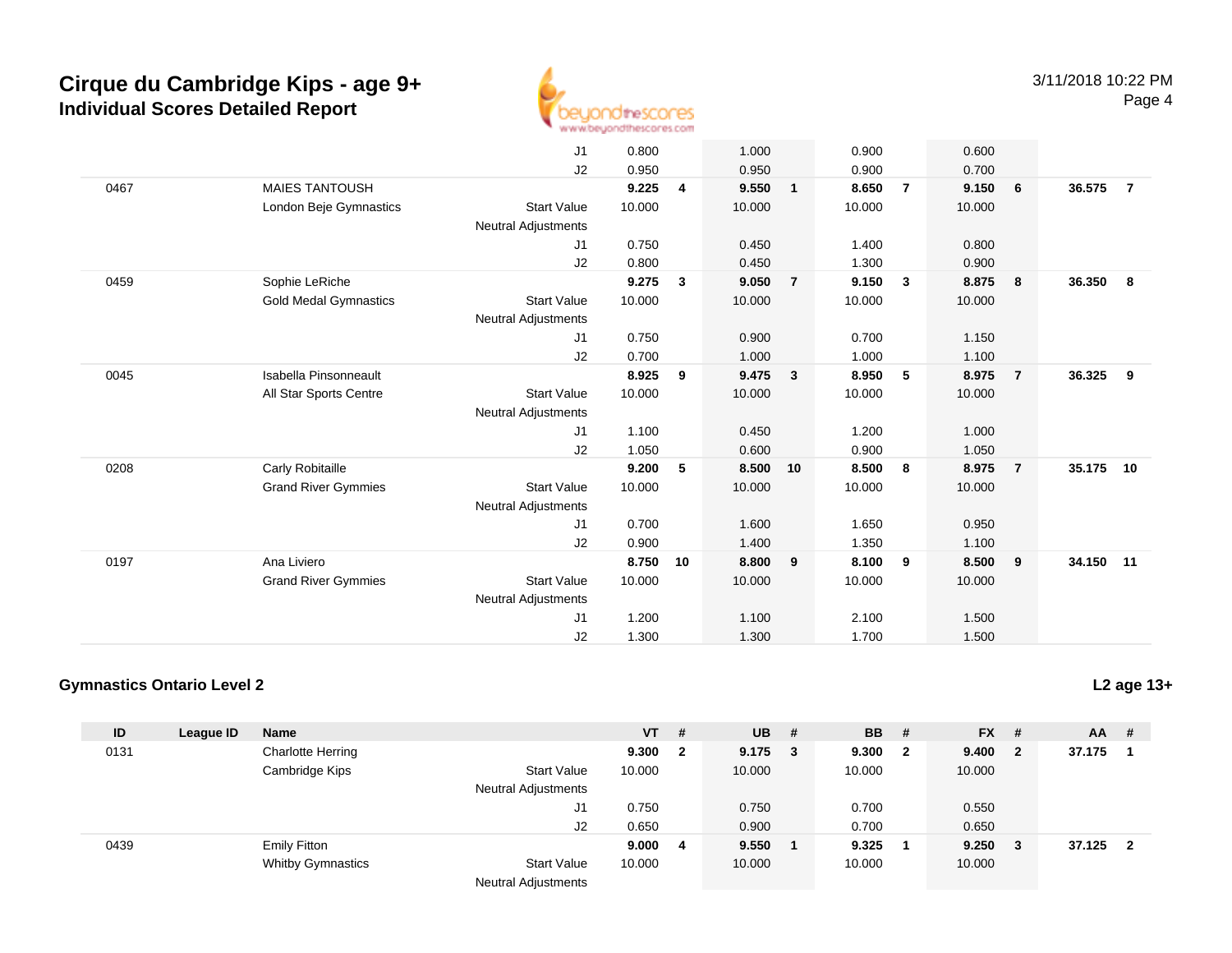

|      |                            | J1                         | 1.000  |              | 0.450  |                | 0.650  |                         | 0.850  |                         |        |                         |
|------|----------------------------|----------------------------|--------|--------------|--------|----------------|--------|-------------------------|--------|-------------------------|--------|-------------------------|
|      |                            | J2                         | 1.000  |              | 0.450  |                | 0.700  |                         | 0.650  |                         |        |                         |
| 0334 | <b>JANICE CHENG</b>        |                            | 9.475  | $\mathbf{1}$ | 9.200  | $\overline{2}$ | 9.150  | $\mathbf{3}$            | 9.250  | $\overline{\mathbf{3}}$ | 37.075 | $\overline{\mathbf{3}}$ |
|      | London Beje Gymnastics     | <b>Start Value</b>         | 10.000 |              | 10.000 |                | 10.000 |                         | 10.000 |                         |        |                         |
|      |                            | <b>Neutral Adjustments</b> |        |              |        |                |        |                         |        |                         |        |                         |
|      |                            | J <sub>1</sub>             | 0.500  |              | 0.700  |                | 1.000  |                         | 0.700  |                         |        |                         |
|      |                            | J2                         | 0.550  |              | 0.900  |                | 0.700  |                         | 0.800  |                         |        |                         |
| 0444 | Miisa Robinson             |                            | 9.100  | $\mathbf{3}$ | 9.075  | 4              | 8.900  | $\overline{\mathbf{4}}$ | 9.475  | $\overline{\mathbf{1}}$ | 36.550 | $\overline{4}$          |
|      | <b>Whitby Gymnastics</b>   | <b>Start Value</b>         | 10.000 |              | 10.000 |                | 10.000 |                         | 10.000 |                         |        |                         |
|      |                            | <b>Neutral Adjustments</b> |        |              |        |                |        |                         |        |                         |        |                         |
|      |                            | J1                         | 0.900  |              | 0.950  |                | 1.100  |                         | 0.450  |                         |        |                         |
|      |                            | J2                         | 0.900  |              | 0.900  |                | 1.100  |                         | 0.600  |                         |        |                         |
| 0205 | <b>Molly Philpott</b>      |                            | 8.950  | 5            | 9.175  | $\mathbf{3}$   | 8.800  | 5                       | 9.400  | $\overline{\mathbf{2}}$ | 36.325 | - 5                     |
|      | <b>Grand River Gymmies</b> | <b>Start Value</b>         | 10.000 |              | 10.000 |                | 10.000 |                         | 10.000 |                         |        |                         |
|      |                            | <b>Neutral Adjustments</b> |        |              |        |                |        |                         |        |                         |        |                         |
|      |                            | J1                         | 1.100  |              | 0.850  |                | 1.250  |                         | 0.650  |                         |        |                         |
|      |                            | J2                         | 1.000  |              | 0.800  |                | 1.150  |                         | 0.550  |                         |        |                         |
| 0345 | NICOLE NAGIU               |                            | 9.100  | 3            | 9.200  | $\overline{2}$ | 8.700  | 6                       | 9.000  | 5                       | 36.000 | - 6                     |
|      | London Beje Gymnastics     | <b>Start Value</b>         | 10.000 |              | 10.000 |                | 10.000 |                         | 10.000 |                         |        |                         |
|      |                            | <b>Neutral Adjustments</b> |        |              |        |                |        |                         |        |                         |        |                         |
|      |                            | J1                         | 1.000  |              | 0.750  |                | 1.250  |                         | 0.900  |                         |        |                         |
|      |                            | J2                         | 0.800  |              | 0.850  |                | 1.350  |                         | 1.100  |                         |        |                         |
| 0348 | APHRODITE PADONIS          |                            | 9.100  | $\mathbf{3}$ | 7.325  | 5              | 8.350  | $\overline{7}$          | 9.025  | $\overline{4}$          | 33.800 | $\overline{7}$          |
|      | London Beje Gymnastics     | <b>Start Value</b>         | 10.000 |              | 10.000 |                | 10.000 |                         | 10.000 |                         |        |                         |
|      |                            | <b>Neutral Adjustments</b> |        |              |        |                |        |                         |        |                         |        |                         |
|      |                            | J1                         | 0.950  |              | 2.600  |                | 1.700  |                         | 1.000  |                         |        |                         |
|      |                            | J2                         | 0.850  |              | 2.750  |                | 1.600  |                         | 0.950  |                         |        |                         |
|      |                            |                            |        |              |        |                |        |                         |        |                         |        |                         |

### **Gymnastics Ontario Level 2**

| ID   | League ID | <b>Name</b>              |                            | <b>VT</b> | #  | <b>UB</b> | -# | <b>BB</b> # |   | $FX$ # |                         | AA     | - #                     |
|------|-----------|--------------------------|----------------------------|-----------|----|-----------|----|-------------|---|--------|-------------------------|--------|-------------------------|
| 0057 |           | Sophia Bohn              |                            | 9.400     |    | 9.400     | 3  | 9.450       |   | 9.600  | $\overline{\mathbf{2}}$ | 37.850 |                         |
|      |           | Alpha Gymnastics Academy | <b>Start Value</b>         | 10.000    |    | 10.000    |    | 10.000      |   | 10.000 |                         |        |                         |
|      |           |                          | <b>Neutral Adjustments</b> |           |    |           |    |             |   |        |                         |        |                         |
|      |           |                          | J1                         | 0.550     |    | 0.600     |    | 0.600       |   | 0.400  |                         |        |                         |
|      |           |                          | J2                         | 0.650     |    | 0.600     |    | 0.500       |   | 0.400  |                         |        |                         |
| 0428 |           | Hannah Bakombo           |                            | 9.125     | -4 | 9.625     |    | 9.250       | 3 | 9.650  |                         | 37.650 | $\overline{\mathbf{2}}$ |
|      |           | <b>Whitby Gymnastics</b> | <b>Start Value</b>         | 10.000    |    | 10.000    |    | 10.000      |   | 10.000 |                         |        |                         |
|      |           |                          | <b>Neutral Adjustments</b> |           |    |           |    |             |   |        |                         |        |                         |

**L2 age 12**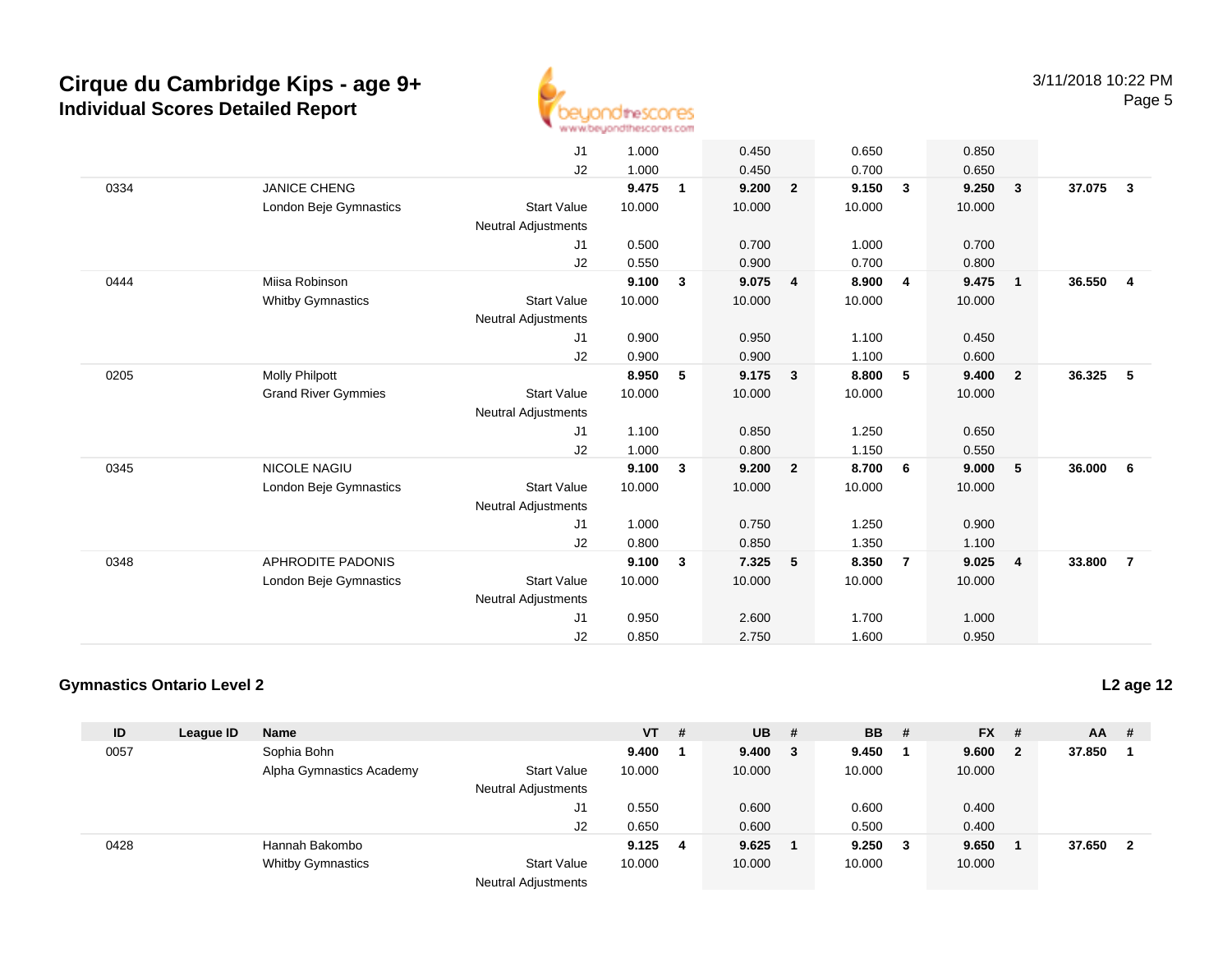

|      |                              | J1                         | 0.850  |                | 0.350  |                | 0.800  |                | 0.400  |                         |        |                         |
|------|------------------------------|----------------------------|--------|----------------|--------|----------------|--------|----------------|--------|-------------------------|--------|-------------------------|
|      |                              | J2                         | 0.900  |                | 0.400  |                | 0.700  |                | 0.300  |                         |        |                         |
| 0095 | Anna Stoica                  |                            | 9.250  | $\overline{2}$ | 9.450  | $\overline{2}$ | 9.350  | $\overline{2}$ | 9.350  | $\overline{\mathbf{3}}$ | 37.400 | $\overline{\mathbf{3}}$ |
|      | Alpha Gymnastics Academy     | <b>Start Value</b>         | 10.000 |                | 10.000 |                | 10.000 |                | 10.000 |                         |        |                         |
|      |                              | <b>Neutral Adjustments</b> |        |                |        |                |        |                |        |                         |        |                         |
|      |                              | J1                         | 0.650  |                | 0.550  |                | 0.800  |                | 0.650  |                         |        |                         |
|      |                              | J2                         | 0.850  |                | 0.550  |                | 0.500  |                | 0.650  |                         |        |                         |
| 0092 | Taryn Sinclair               |                            | 9.150  | $\mathbf{3}$   | 9.300  | 4              | 8.775  | $\overline{7}$ | 9.125  | $\overline{4}$          | 36.350 | $\overline{4}$          |
|      | Alpha Gymnastics Academy     | <b>Start Value</b>         | 10.000 |                | 10.000 |                | 10.000 |                | 10.000 |                         |        |                         |
|      |                              | <b>Neutral Adjustments</b> |        |                |        |                |        |                |        |                         |        |                         |
|      |                              | J1                         | 0.900  |                | 0.750  |                | 1.400  |                | 0.850  |                         |        |                         |
|      |                              | J2                         | 0.800  |                | 0.650  |                | 1.050  |                | 0.900  |                         |        |                         |
| 0206 | Jayden Powless               |                            | 8.850  | 5              | 9.225  | 5              | 9.150  | $\overline{4}$ | 9.000  | 6                       | 36.225 | - 5                     |
|      | <b>Grand River Gymmies</b>   | <b>Start Value</b>         | 10.000 |                | 10.000 |                | 10.000 |                | 10.000 |                         |        |                         |
|      |                              | <b>Neutral Adjustments</b> |        |                |        |                |        |                |        |                         |        |                         |
|      |                              | J1                         | 1.100  |                | 0.800  |                | 0.900  |                | 1.150  |                         |        |                         |
|      |                              | J2                         | 1.200  |                | 0.750  |                | 0.800  |                | 0.850  |                         |        |                         |
| 0461 | Sara Eskandar                |                            | 9.150  | 3              | 8.775  | $\overline{7}$ | 9.000  | 5              | 9.025  | 5                       | 35.950 | - 6                     |
|      | <b>Gold Medal Gymnastics</b> | <b>Start Value</b>         | 10.000 |                | 10.000 |                | 10.000 |                | 10.000 |                         |        |                         |
|      |                              | <b>Neutral Adjustments</b> |        |                |        |                |        |                |        |                         |        |                         |
|      |                              | J1                         | 0.700  |                | 1.200  |                | 1.100  |                | 1.050  |                         |        |                         |
|      |                              | J2                         | 1.000  |                | 1.250  |                | 0.900  |                | 0.900  |                         |        |                         |
| 0097 | <b>Madison Thomson</b>       |                            | 8.725  | 6              | 9.075  | 6              | 8.900  | 6              | 9.000  | 6                       | 35.700 | $\overline{7}$          |
|      | Alpha Gymnastics Academy     | <b>Start Value</b>         | 10.000 |                | 10.000 |                | 10.000 |                | 10.000 |                         |        |                         |
|      |                              | <b>Neutral Adjustments</b> |        |                |        |                |        |                |        |                         |        |                         |
|      |                              | J1                         | 1.200  |                | 0.900  |                | 1.300  |                | 1.000  |                         |        |                         |
|      |                              | J2                         | 1.350  |                | 0.950  |                | 0.900  |                | 1.000  |                         |        |                         |
|      |                              |                            |        |                |        |                |        |                |        |                         |        |                         |

#### **Gymnastics Ontario Level 2**

| ID   | League ID | <b>Name</b>            |                            | $VT$ # |                         | $UB$ #     |              | <b>BB</b> | - #                     | $FX$ # |                         | AA     | - #                     |
|------|-----------|------------------------|----------------------------|--------|-------------------------|------------|--------------|-----------|-------------------------|--------|-------------------------|--------|-------------------------|
| 0044 |           | Nevaeh Petgrave        |                            | 9.725  |                         | 9.550      | $\mathbf{2}$ | 9.600     |                         | 9.750  |                         | 38.625 |                         |
|      |           | All Star Sports Centre | <b>Start Value</b>         | 10.000 |                         | 10.000     |              | 10.000    |                         | 10.000 |                         |        |                         |
|      |           |                        | <b>Neutral Adjustments</b> |        |                         |            |              |           |                         |        |                         |        |                         |
|      |           |                        | J1                         | 0.250  |                         | 0.400      |              | 0.350     |                         | 0.200  |                         |        |                         |
|      |           |                        | J2                         | 0.300  |                         | 0.500      |              | 0.450     |                         | 0.300  |                         |        |                         |
| 0049 |           | Christina Watkins      |                            | 9.425  | $\overline{\mathbf{2}}$ | $9.250\ 6$ |              | 9.450     | $\overline{\mathbf{2}}$ | 9.600  | $\overline{\mathbf{2}}$ | 37.725 | $\overline{\mathbf{2}}$ |
|      |           | All Star Sports Centre | <b>Start Value</b>         | 10.000 |                         | 10.000     |              | 10.000    |                         | 10.000 |                         |        |                         |
|      |           |                        | <b>Neutral Adjustments</b> |        |                         |            |              |           |                         |        |                         |        |                         |

**L2 age 9 A**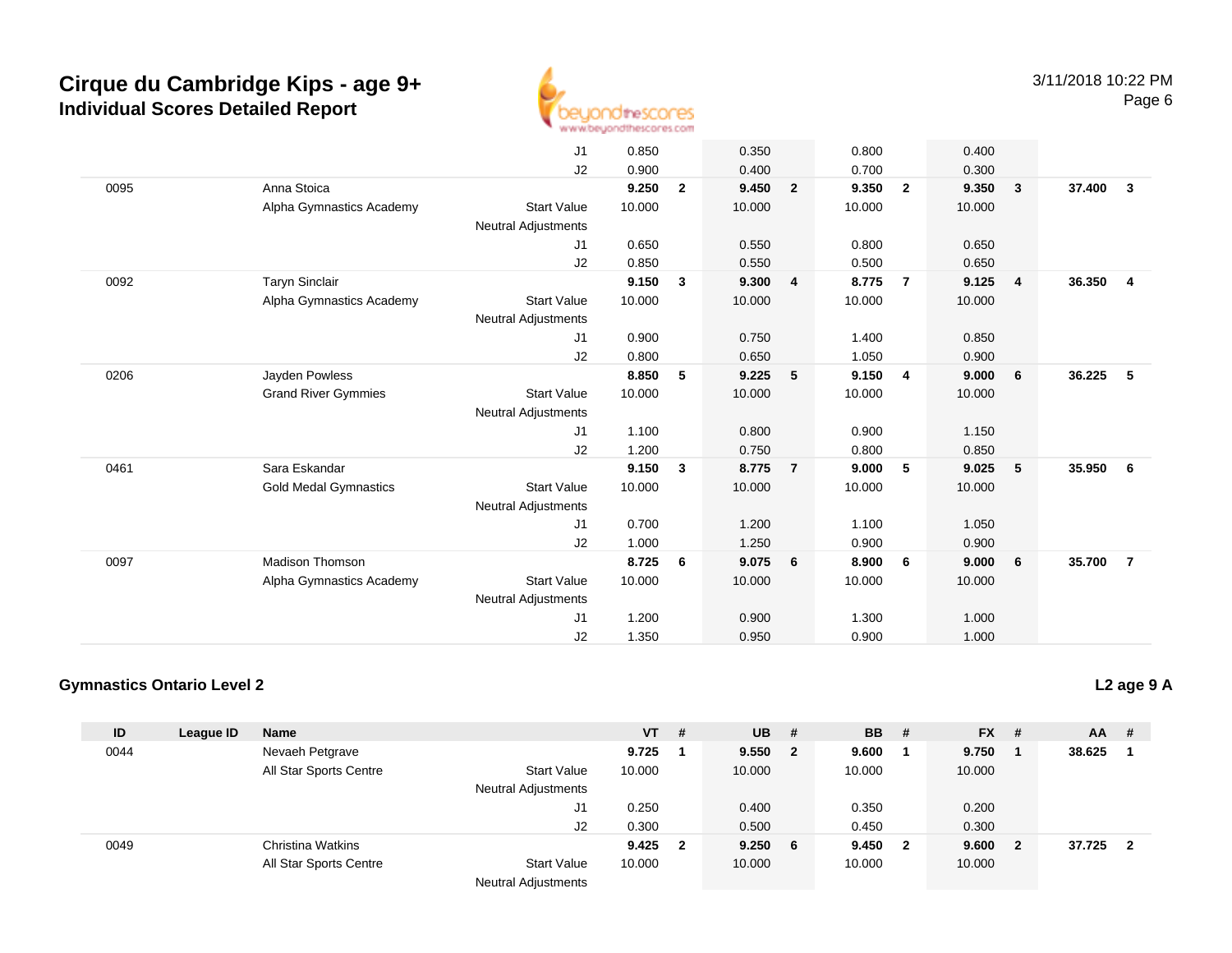

|      |                              | J1                         | 0.600           |                | 0.650           |                         | 0.600           |                | 0.300           |                |        |                |
|------|------------------------------|----------------------------|-----------------|----------------|-----------------|-------------------------|-----------------|----------------|-----------------|----------------|--------|----------------|
|      |                              | J2                         | 0.550           |                | 0.850           |                         | 0.500           |                | 0.500           |                |        |                |
| 0100 | Nadia Villella               |                            | 9.225           | 5              | 9.425           | $\overline{4}$          | 9.200           | $\mathbf{3}$   | 9.375           | $\overline{4}$ | 37.225 | $\mathbf{3}$   |
|      | Alpha Gymnastics Academy     | <b>Start Value</b>         | 10.000          |                | 10.000          |                         | 10.000          |                | 10.000          |                |        |                |
|      |                              | Neutral Adjustments        |                 |                |                 |                         |                 |                |                 |                |        |                |
|      |                              | J1                         | 0.750           |                | 0.550           |                         | 0.850           |                | 0.550           |                |        |                |
|      |                              | J2                         | 0.800           |                | 0.600           |                         | 0.750           |                | 0.700           |                |        |                |
| 0148 | Keziah Trinh                 | <b>Start Value</b>         | 9.175<br>10.000 | $\overline{7}$ | 9.450<br>10.000 | $\mathbf{3}$            | 9.150<br>10.000 | $\overline{4}$ | 9.125<br>10.000 | 10             | 36.900 | $\overline{4}$ |
|      | Cambridge Kips               | Neutral Adjustments        |                 |                |                 |                         |                 |                |                 |                |        |                |
|      |                              | J1                         | 0.850           |                | 0.450           |                         | 1.000           |                | 0.850           |                |        |                |
|      |                              | J2                         | 0.800           |                | 0.650           |                         | 0.700           |                | 0.900           |                |        |                |
| 0086 | Norah Rebner                 |                            | 9.025           | 12             | 9.450           | $\overline{\mathbf{3}}$ | 8.800           | $\overline{7}$ | 9.575           | 3              | 36.850 | 5              |
|      | Alpha Gymnastics Academy     | <b>Start Value</b>         | 10.000          |                | 10.000          |                         | 10.000          |                | 10.000          |                |        |                |
|      |                              | <b>Neutral Adjustments</b> |                 |                |                 |                         |                 |                |                 |                |        |                |
|      |                              | J1                         | 1.050           |                | 0.550           |                         | 1.200           |                | 0.350           |                |        |                |
|      |                              | J2                         | 0.900           |                | 0.550           |                         | 1.200           |                | 0.500           |                |        |                |
| 0081 | Neve Marentette              |                            | 9.100           | 10             | 9.550           | $\overline{2}$          | 9.000           | 5              | 9.100           | 11             | 36.750 | - 6            |
|      | Alpha Gymnastics Academy     | <b>Start Value</b>         | 10.000          |                | 10.000          |                         | 10.000          |                | 10.000          |                |        |                |
|      |                              | <b>Neutral Adjustments</b> |                 |                |                 |                         |                 |                |                 |                |        |                |
|      |                              | J1                         | 1.000           |                | 0.500           |                         | 1.000           |                | 0.950           |                |        |                |
|      |                              | J2                         | 0.800           |                | 0.400           |                         | 1.000           |                | 0.850           |                |        |                |
| 0454 | <b>Kherington Morrow</b>     |                            | 9.125           | 9              | 9.625           | $\overline{\mathbf{1}}$ | 8.750           | 9              | 9.100           | 11             | 36.600 | $\overline{7}$ |
|      | All Star Sports Centre       | <b>Start Value</b>         | 10.000          |                | 10.000          |                         | 10.000          |                | 10.000          |                |        |                |
|      |                              | <b>Neutral Adjustments</b> |                 |                |                 |                         |                 |                |                 |                |        |                |
|      |                              | J1<br>J2                   | 0.900<br>0.850  |                | 0.300<br>0.450  |                         | 1.200<br>1.300  |                | 0.800<br>1.000  |                |        |                |
| 0342 | <b>KATE LANBERT</b>          |                            | 9.100           | 10             | 9.300           | - 5                     | 8.850           | - 6            | 9.200           | 8              | 36.450 | 8              |
|      | London Beje Gymnastics       | <b>Start Value</b>         | 10.000          |                | 10.000          |                         | 10.000          |                | 10.000          |                |        |                |
|      |                              | <b>Neutral Adjustments</b> |                 |                |                 |                         |                 |                |                 |                |        |                |
|      |                              | J1                         | 1.000           |                | 0.700           |                         | 1.000           |                | 0.800           |                |        |                |
|      |                              | J2                         | 0.800           |                | 0.700           |                         | 1.300           |                | 0.800           |                |        |                |
| 0161 | Zoe Thompson                 |                            | 9.075 11        |                | 9.050           | 8                       | 8.800           | $\overline{7}$ | 9.150           | 9              | 36.075 | 9              |
|      | <b>Gold Medal Gymnastics</b> | <b>Start Value</b>         | 10.000          |                | 10.000          |                         | 10.000          |                | 10.000          |                |        |                |
|      |                              | <b>Neutral Adjustments</b> |                 |                |                 |                         |                 |                |                 |                |        |                |
|      |                              | J1                         | 0.900           |                | 1.000           |                         | 1.200           |                | 0.750           |                |        |                |
|      |                              | J2                         | 0.950           |                | 0.900           |                         | 1.200           |                | 0.950           |                |        |                |
| 0024 | Alixandra Heaney             |                            | 9.150           | 8              | 9.100           | $\overline{7}$          | 8.600           | 12             | 8.950           | 13             | 35.800 | 10             |
|      | All Star Sports Centre       | <b>Start Value</b>         | 10.000          |                | 10.000          |                         | 10.000          |                | 10.000          |                |        |                |
|      |                              | <b>Neutral Adjustments</b> |                 |                |                 |                         |                 |                |                 |                |        |                |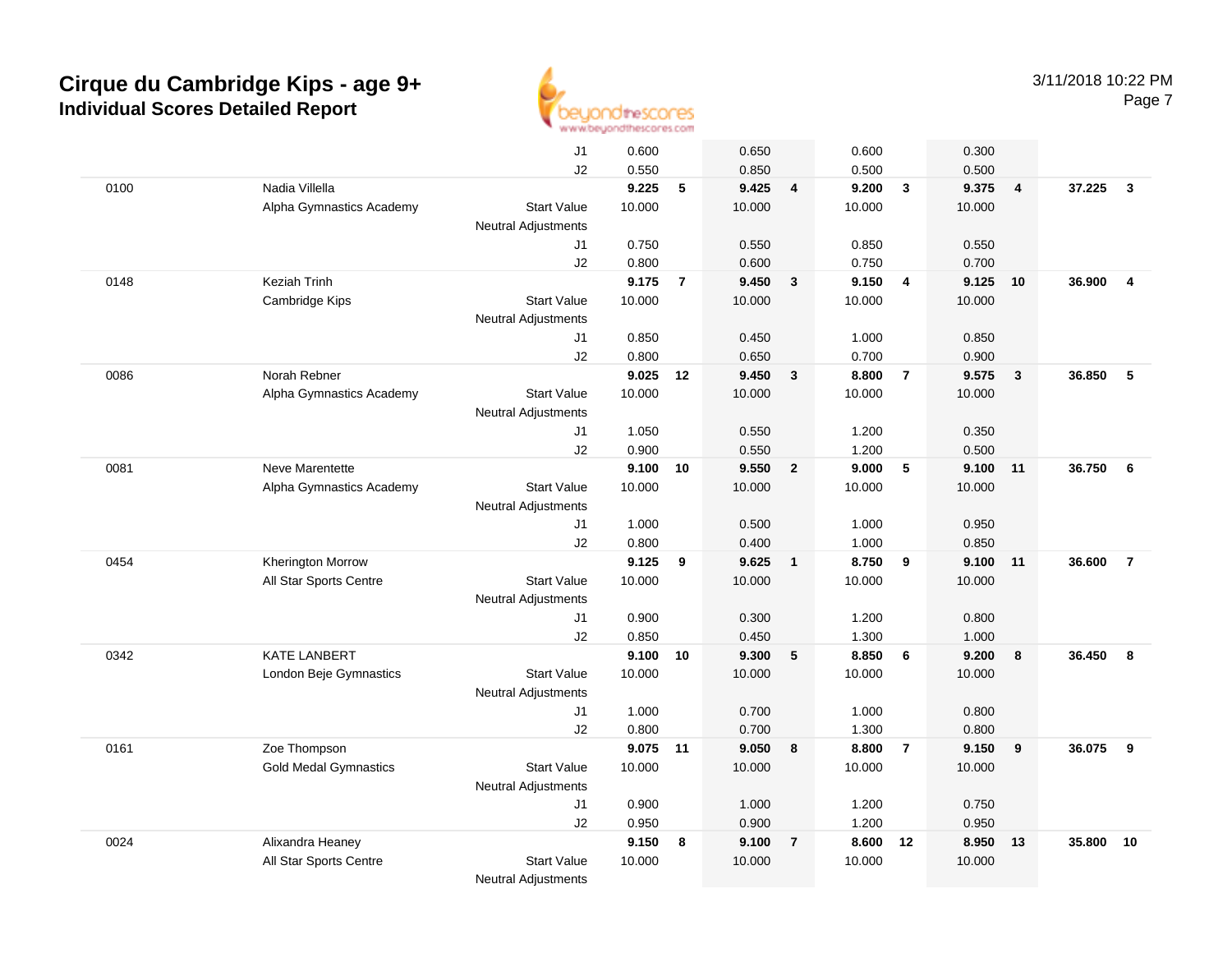

|      |                              | J1                         | 0.900  |                | 0.850    |    | 1.550    |    | 1.100  |                |           |    |
|------|------------------------------|----------------------------|--------|----------------|----------|----|----------|----|--------|----------------|-----------|----|
|      |                              | J <sub>2</sub>             | 0.800  |                | 0.950    |    | 1.250    |    | 1.000  |                |           |    |
| 0062 | Julia Fanella                |                            | 8.900  | 13             | 9.050    | 8  | 8.550    | 13 | 9.300  | 6              | 35,800    | 10 |
|      | Alpha Gymnastics Academy     | <b>Start Value</b>         | 10.000 |                | 10.000   |    | 10.000   |    | 10.000 |                |           |    |
|      |                              | Neutral Adjustments        |        |                |          |    |          |    |        |                |           |    |
|      |                              | J1                         | 1.000  |                | 0.950    |    | 1.550    |    | 0.600  |                |           |    |
|      |                              | J2                         | 1.200  |                | 0.950    |    | 1.350    |    | 0.800  |                |           |    |
| 0333 | <b>TAMARA CHAVEZ</b>         |                            | 9.275  | $\overline{4}$ | 8.775 10 |    | 8.650 11 |    | 9.075  | 12             | 35.775 11 |    |
|      | London Beje Gymnastics       | <b>Start Value</b>         | 10.000 |                | 10.000   |    | 10.000   |    | 10.000 |                |           |    |
|      |                              | <b>Neutral Adjustments</b> |        |                |          |    |          |    |        |                |           |    |
|      |                              | J1                         | 0.750  |                | 1.300    |    | 1.500    |    | 0.900  |                |           |    |
|      |                              | J2                         | 0.700  |                | 1.150    |    | 1.200    |    | 0.950  |                |           |    |
| 0152 | Kaeleigh Gibson              |                            | 9.200  | 6              | 8.450 11 |    | 8.650 11 |    | 9.225  | $\overline{7}$ | 35.525    | 12 |
|      | <b>Gold Medal Gymnastics</b> | <b>Start Value</b>         | 10.000 |                | 10.000   |    | 10.000   |    | 10.000 |                |           |    |
|      |                              | <b>Neutral Adjustments</b> |        |                |          |    |          |    |        |                |           |    |
|      |                              | J1                         | 0.900  |                | 1.450    |    | 1.300    |    | 0.750  |                |           |    |
|      |                              | J2                         | 0.700  |                | 1.650    |    | 1.400    |    | 0.800  |                |           |    |
| 0190 | Rachel Kelly                 |                            | 9.300  | $\mathbf{3}$   | 8.400    | 12 | 8.375    | 14 | 8.950  | 13             | 35.025    | 13 |
|      | <b>Grand River Gymmies</b>   | <b>Start Value</b>         | 10.000 |                | 10.000   |    | 10.000   |    | 10.000 |                |           |    |
|      |                              | <b>Neutral Adjustments</b> |        |                |          |    |          |    |        |                |           |    |
|      |                              | J1                         | 0.700  |                | 1.750    |    | 1.600    |    | 1.050  |                |           |    |
|      |                              | J2                         | 0.700  |                | 1.450    |    | 1.650    |    | 1.050  |                |           |    |
| 0163 | Nova Werpny                  |                            | 8.700  | 14             | 7.925    | 13 | 8.700    | 10 | 9.125  | 10             | 34.450    | 14 |
|      | <b>Gold Medal Gymnastics</b> | <b>Start Value</b>         | 10.000 |                | 10.000   |    | 10.000   |    | 10.000 |                |           |    |
|      |                              | <b>Neutral Adjustments</b> |        |                |          |    |          |    |        |                |           |    |
|      |                              | J1                         | 1.200  |                | 2.100    |    | 1.350    |    | 0.950  |                |           |    |
|      |                              | J2                         | 1.400  |                | 2.050    |    | 1.250    |    | 0.800  |                |           |    |
| 0429 | Kennedy Bullock              |                            | 6.900  | 15             | 8.875    | 9  | 8.775    | 8  | 9.325  | 5              | 33.875    | 15 |
|      | <b>Whitby Gymnastics</b>     | <b>Start Value</b>         | 10.000 |                | 10.000   |    | 10.000   |    | 10.000 |                |           |    |
|      |                              | <b>Neutral Adjustments</b> |        |                |          |    |          |    |        |                |           |    |
|      |                              | J1                         | 3.100  |                | 1.200    |    | 1.400    |    | 0.650  |                |           |    |
|      |                              | J2                         | 3.100  |                | 1.050    |    | 1.050    |    | 0.700  |                |           |    |

#### **Gymnastics Ontario Level 2**

**ID League ID Name VT # UB # BB # FX # AA #** 0009 Karly Brace **9.450 <sup>3</sup> 9.375 <sup>3</sup> 9.400 <sup>1</sup> 9.775 <sup>1</sup> 38.000 <sup>1</sup>** All Star Sports Centre Start Value 10.000 10.000 10.000 10.000 Neutral Adjustments

**L2 age 9 B**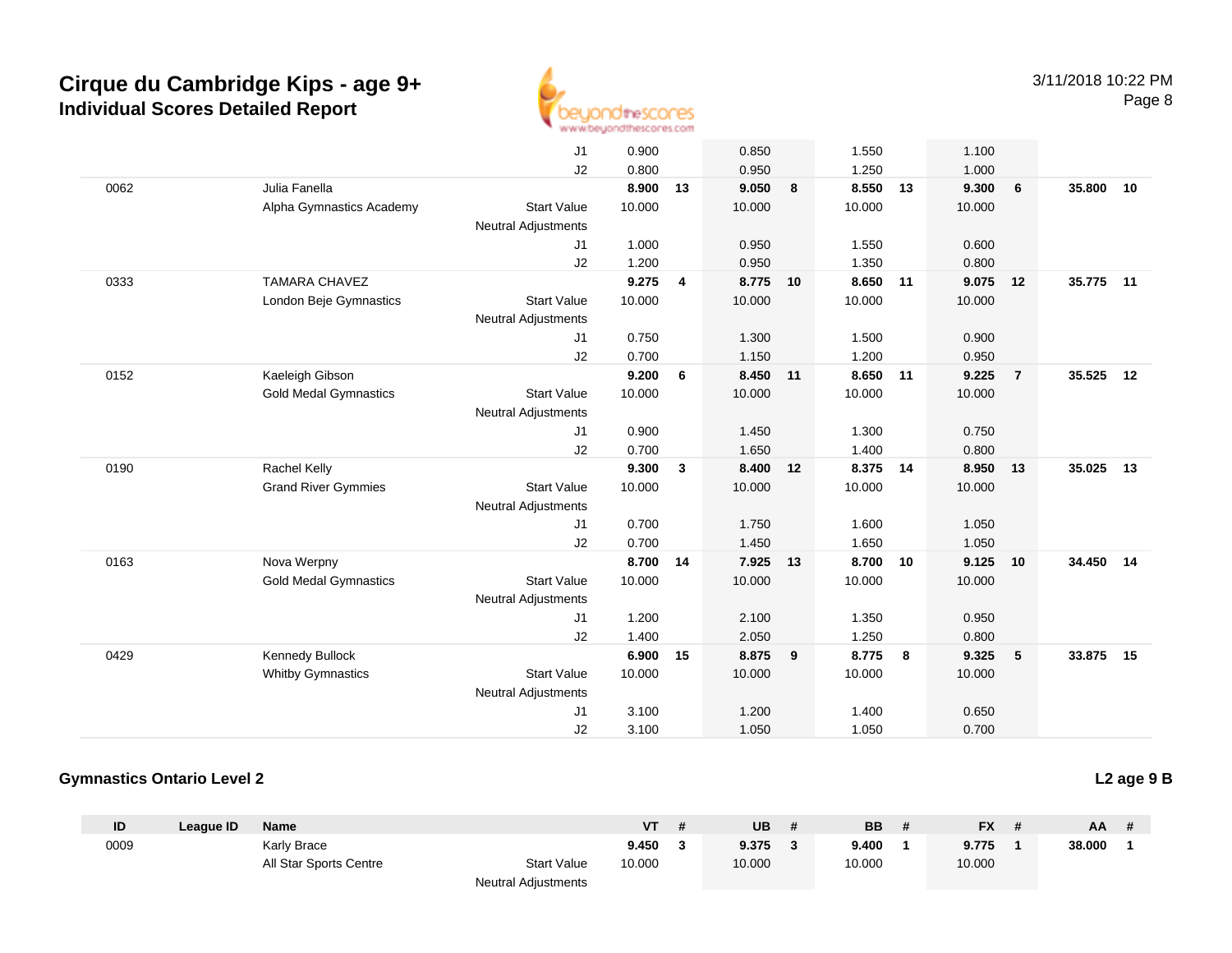

|      |                            | J1                         | 0.600           |                | 0.600          |                         | 0.700          |                         | 0.200          |                         |        |                         |
|------|----------------------------|----------------------------|-----------------|----------------|----------------|-------------------------|----------------|-------------------------|----------------|-------------------------|--------|-------------------------|
|      |                            | J2                         | 0.500           |                | 0.650          |                         | 0.500          |                         | 0.250          |                         |        |                         |
| 0087 | Elizabeth Recchia          |                            | 9.450           | $\mathbf{3}$   | 9.375          | $\overline{\mathbf{3}}$ | 9.400          | $\overline{1}$          | 9.700          | $\overline{2}$          | 37.925 | $\overline{2}$          |
|      | Alpha Gymnastics Academy   | <b>Start Value</b>         | 10.000          |                | 10.000         |                         | 10.000         |                         | 10.000         |                         |        |                         |
|      |                            | <b>Neutral Adjustments</b> |                 |                |                |                         |                |                         |                |                         |        |                         |
|      |                            | J1                         | 0.500           |                | 0.700          |                         | 0.700          |                         | 0.250          |                         |        |                         |
|      |                            | J2                         | 0.600           |                | 0.550          |                         | 0.500          |                         | 0.350          |                         |        |                         |
| 0139 | Adele Parker               |                            | 9.100           | 8              | 9.800          | $\mathbf{1}$            | 9.275          | $\overline{2}$          | 9.500          | $\overline{4}$          | 37.675 | $\overline{\mathbf{3}}$ |
|      | Cambridge Kips             | <b>Start Value</b>         | 10.000          |                | 10.000         |                         | 10.000         |                         | 10.000         |                         |        |                         |
|      |                            | Neutral Adjustments        |                 |                |                |                         |                |                         |                |                         |        |                         |
|      |                            | J1                         | 0.950           |                | 0.200          |                         | 0.650          |                         | 0.400          |                         |        |                         |
|      |                            | J2                         | 0.850           |                | 0.200          |                         | 0.800          |                         | 0.600          |                         |        |                         |
| 0146 | Alyson Slater              |                            | 9.425           | 4              | 9.550          | $\overline{\mathbf{2}}$ | 8.900          | $\overline{4}$          | 9.600          | $\overline{\mathbf{3}}$ | 37.475 | $\overline{4}$          |
|      | Cambridge Kips             | <b>Start Value</b>         | 10.000          |                | 10.000         |                         | 10.000         |                         | 10.000         |                         |        |                         |
|      |                            | <b>Neutral Adjustments</b> |                 |                |                |                         |                |                         |                |                         |        |                         |
|      |                            | J1                         | 0.550           |                | 0.500          |                         | 1.250          |                         | 0.350          |                         |        |                         |
|      |                            | J2                         | 0.600           |                | 0.400          |                         | 0.950          |                         | 0.450          |                         |        |                         |
| 0340 | MICHEL GREBENNIKOVA        |                            | 9.350           | 5              | 9.350          | $\overline{4}$          | 8.900          | $\overline{4}$          | 9.225          | 8                       | 36.825 | 5                       |
|      | London Beje Gymnastics     | <b>Start Value</b>         | 10.000          |                | 10.000         |                         | 10.000         |                         | 10.000         |                         |        |                         |
|      |                            | Neutral Adjustments        |                 |                |                |                         |                |                         |                |                         |        |                         |
|      |                            | J1                         | 0.600           |                | 0.650          |                         | 1.000          |                         | 0.750          |                         |        |                         |
|      |                            | J2                         | 0.700           |                | 0.650          |                         | 1.200          |                         | 0.800          |                         |        |                         |
| 0378 | Katarina Lee               |                            | 9.500           | $\mathbf{1}$   | 9.200          | $5\phantom{.0}$         | 8.850          | 5                       | 9.200          | 9                       | 36.750 | 6                       |
|      | Owen Sound Satellites      | <b>Start Value</b>         | 10.000          |                | 10.000         |                         | 10.000         |                         | 10.000         |                         |        |                         |
|      |                            | Neutral Adjustments        |                 |                |                |                         |                |                         |                |                         |        |                         |
|      |                            | J1                         | 0.500           |                | 0.750          |                         | 1.150          |                         | 0.850          |                         |        |                         |
|      |                            | J2                         | 0.500           |                | 0.850          |                         | 1.150          |                         | 0.750          |                         |        |                         |
| 0039 | Amiyah Lumley              |                            | 9.200           | $\overline{7}$ | 8.775 11       |                         | 9.150          | $\overline{\mathbf{3}}$ | 9.450          | 5                       | 36.575 | $\overline{7}$          |
|      | All Star Sports Centre     | <b>Start Value</b>         | 10.000          |                | 10.000         |                         | 10.000         |                         | 10.000         |                         |        |                         |
|      |                            | <b>Neutral Adjustments</b> |                 |                |                |                         |                |                         |                |                         |        |                         |
|      |                            | J1                         | 0.800<br>0.800  |                | 1.150<br>1.300 |                         | 0.800          |                         | 0.450          |                         |        |                         |
|      |                            | J2                         |                 |                |                |                         | 0.900          | $\overline{7}$          | 0.650          |                         |        |                         |
| 0355 | Ella Stockie               |                            | 9.475           | $\overline{2}$ | 9.175          | 6                       | 8.600          |                         | 9.175          | 10                      | 36.425 | - 8                     |
|      | London Beje Gymnastics     | <b>Start Value</b>         | 10.000          |                | 10.000         |                         | 10.000         |                         | 10.000         |                         |        |                         |
|      |                            | Neutral Adjustments        |                 |                |                |                         |                |                         |                |                         |        |                         |
|      |                            | J1                         | 0.550           |                | 0.700          |                         | 1.400          |                         | 0.950<br>0.700 |                         |        |                         |
|      | Alexis Fox                 | J2                         | 0.500           |                | 0.950<br>8.950 |                         | 1.400<br>8.550 |                         | 9.150          |                         | 35.950 | 9                       |
| 0181 |                            | <b>Start Value</b>         | 9.300<br>10.000 | 6              | 10.000         | 8                       | 10.000         | 8                       | 10.000         | 11                      |        |                         |
|      | <b>Grand River Gymmies</b> |                            |                 |                |                |                         |                |                         |                |                         |        |                         |
|      |                            | <b>Neutral Adjustments</b> |                 |                |                |                         |                |                         |                |                         |        |                         |